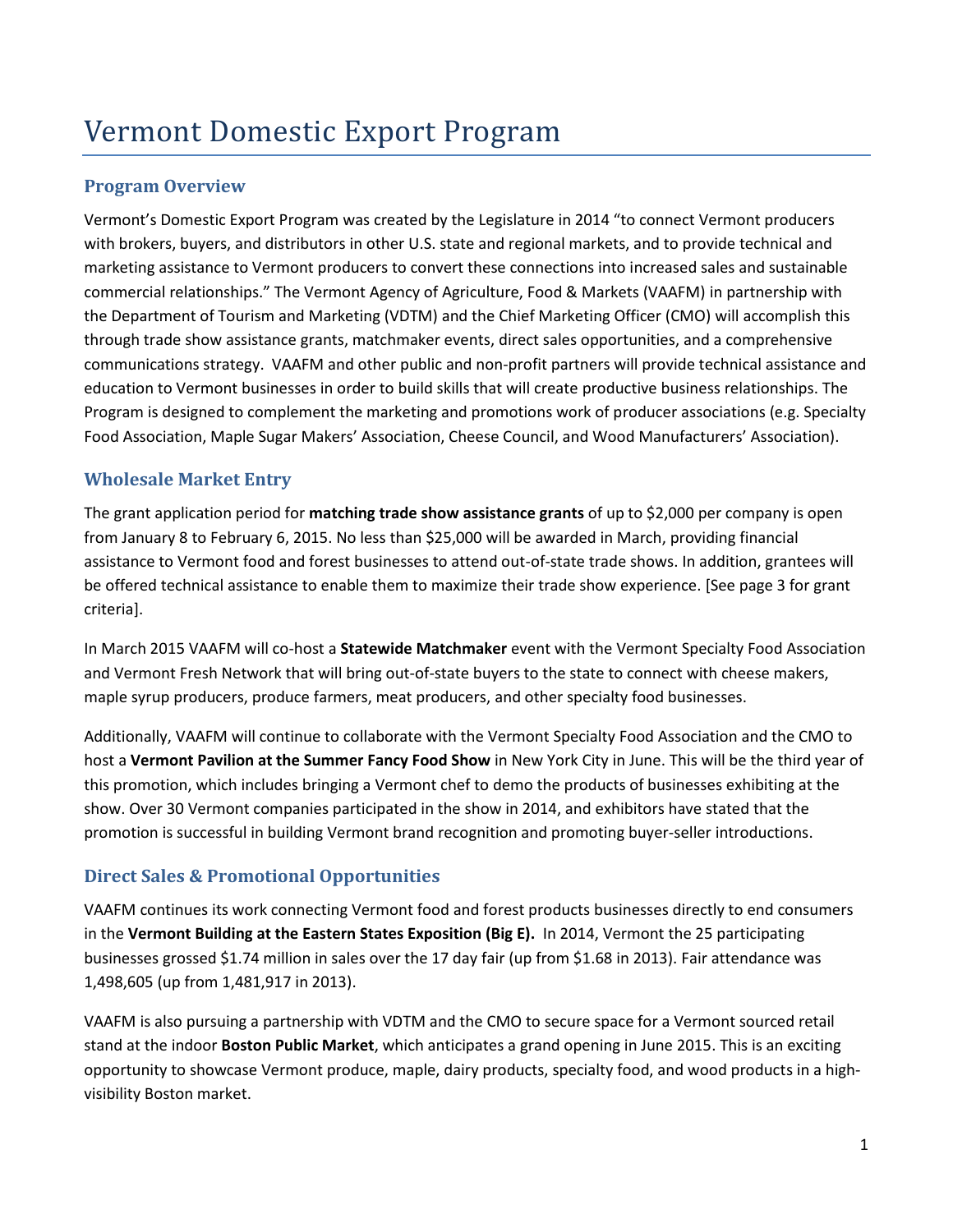VAAFM will also provide support to Vermont agriculture and wood products associations for **in-store demos** at urban markets in the Northeast region during the spring and summer of 2015. We have cultivated a relationship with a Philadelphia-based retailer/distributor and are planning a targeted promotion of Vermont products.

#### **Communications**

The program aims to **increase regional and national awareness of Vermont brands** by collaborating with the seasonal marketing campaigns performed by VDTM. We are exploring the creation of an online reporting portal to facilitate Agency collection of business updates and popular storylines to promote to out-of-state press and social media outlets.

#### **Technical Assistance**

VAAFM is working with the Farm and Forest Viability Program and other service providers to ensure access to high quality technical assistance for sales and marketing. We are also partnering with the Vermont Specialty Food Association, the Vermont Maple Sugar Makers and other producer associations to prepare businesses for out-of-state competition and to leverage buyer connections. Examples of assistance to be offered include tradeshow training, e-commerce and online sales. Furthermore, the Agency is working closely with the Vermont Sustainable Jobs Fund to develop a well-organized online resource for technical assistance.

#### **Program Budget**

| <b>Wholesale Market Entry</b>            |    |        |
|------------------------------------------|----|--------|
| <b>Tradeshow Grants</b>                  | \$ | 25,000 |
| Summer Fancy Food Show                   | \$ | 5,000  |
| <b>Direct Sales &amp; Promotions</b>     |    |        |
| <b>Boston Public Market</b>              | \$ | 10,000 |
| <b>Producer Association Micro-Grants</b> | S  | 5,000  |
| <b>Advertising &amp; Promotion</b>       | \$ | 2,000  |
| <b>Technical Assistance</b>              |    |        |
| Webinar & Workshops                      | \$ | 1,000  |
| <b>Administrative</b>                    |    |        |
| Travel                                   | \$ | 2,000  |
| ΤΟΤΑΙ                                    |    | 50,000 |

### **Contact**

Chelsea Bardot Lewis **Register Strategies Access** Reg Godin [chelsea.lewis@state.vt.us](mailto:chelsea.lewis@state.vt.us) [reg.godin@state.vt.us](mailto:reg.godin@state.vt.us) 802-522-5573 802-522-3648

Business Development Administrator Senior Market Development Specialist